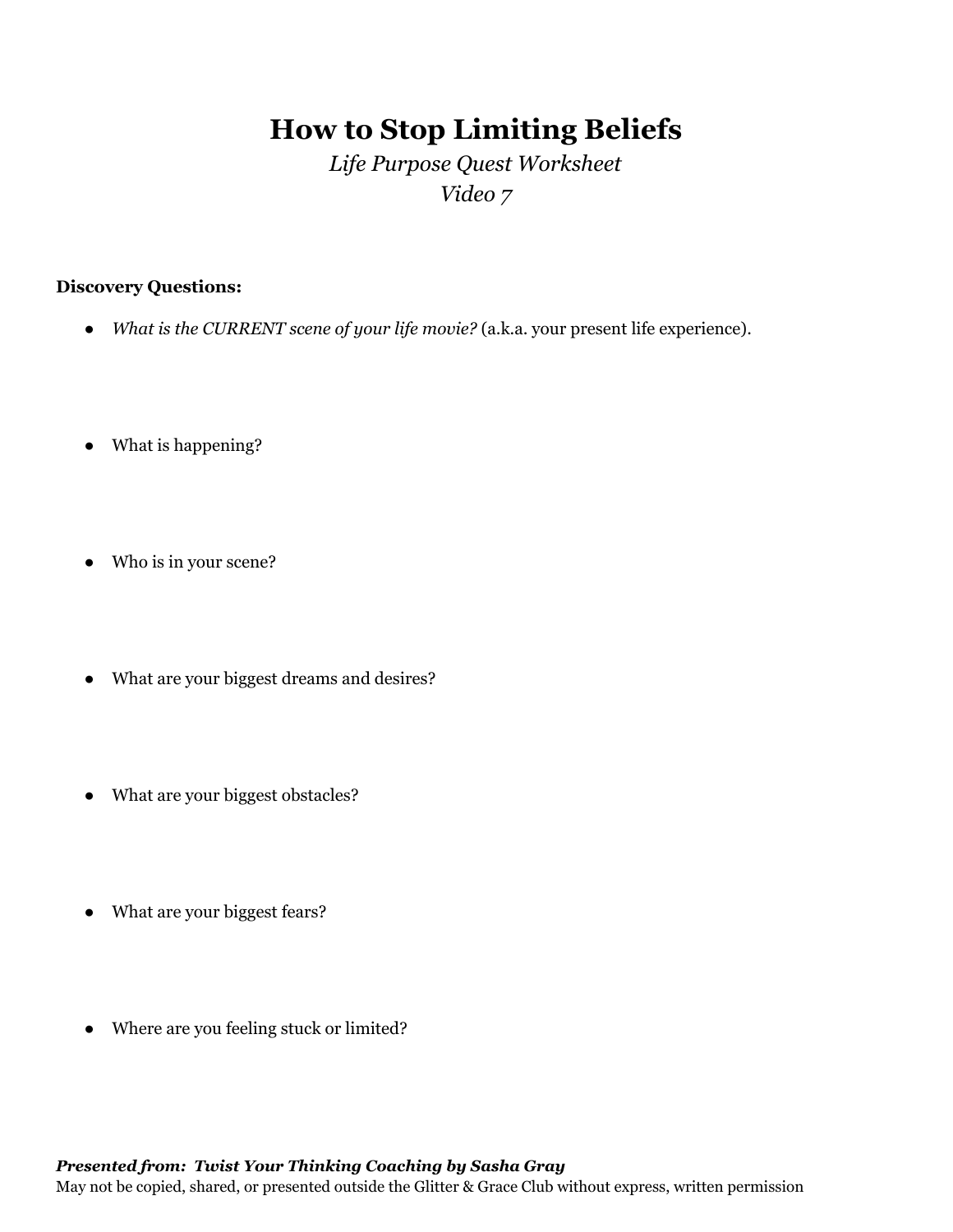#### *Overcoming Limiting Beliefs*

#### **ASSUMPTIONS**

Take a moment to write down common phrases you tell yourself that assume negative outcomes or why things are not possible. Examples: "things never go my way" and "I'm not good enough". The phrases often include words like "always" and "never". If you're having trouble thinking of what limits you place on yourself, imagine yourself really going for your dream and then ask yourself: "So, why won't it work?"

| <b>Assumption/Belief</b> | Is this 100% true? How do I<br>know? | what evidence do I have that the<br><b>OPPOSITE</b> is true? |
|--------------------------|--------------------------------------|--------------------------------------------------------------|
|                          |                                      |                                                              |
|                          |                                      |                                                              |
|                          |                                      |                                                              |
|                          |                                      |                                                              |
|                          |                                      |                                                              |
|                          |                                      |                                                              |
|                          |                                      |                                                              |
|                          |                                      |                                                              |
|                          |                                      |                                                              |
|                          |                                      |                                                              |
|                          |                                      |                                                              |
|                          |                                      |                                                              |

#### *Presented from: Twist Your Thinking Coaching by Sasha Gray*

May not be copied, shared, or presented outside the Glitter & Grace Club without express, written permission